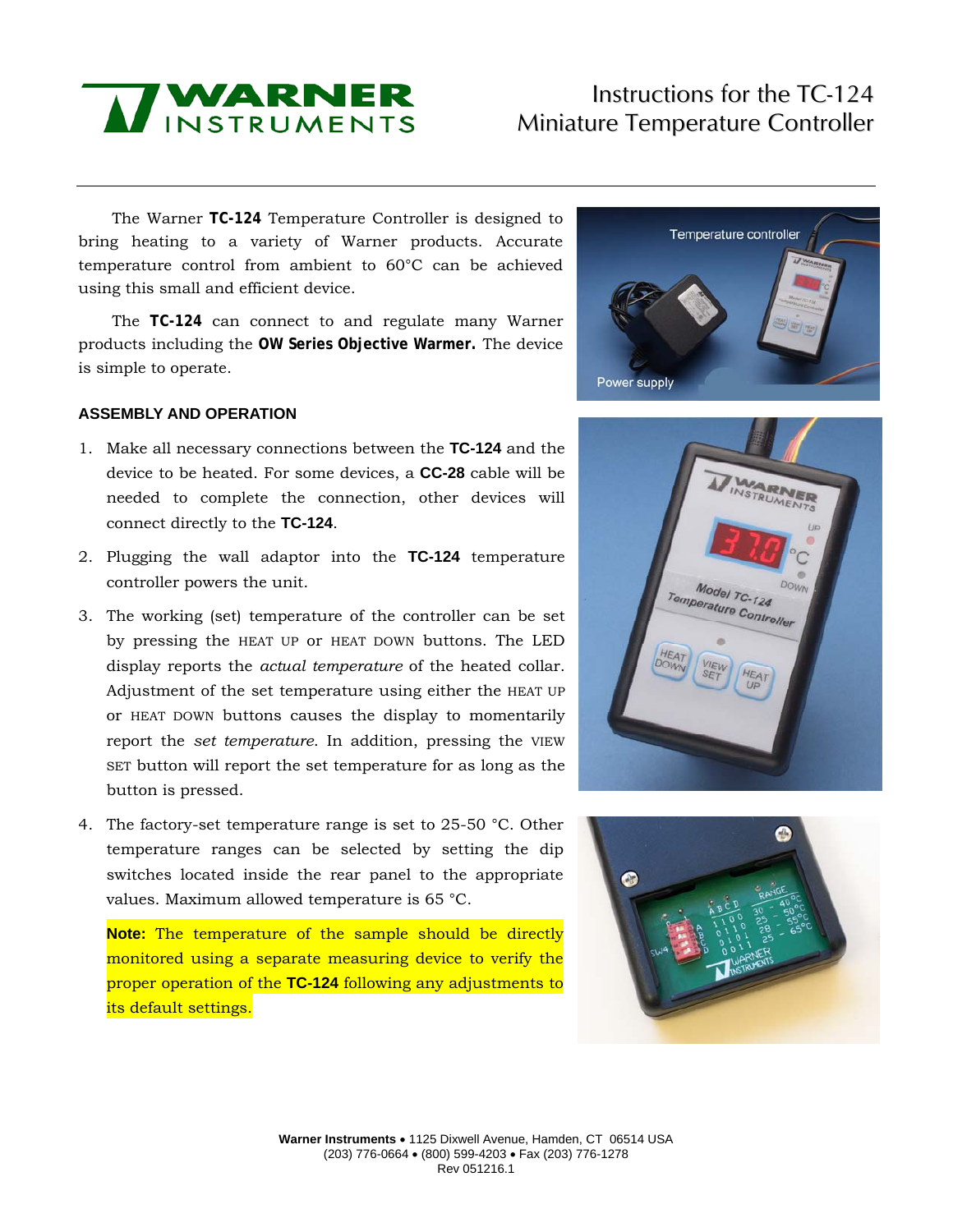| <b>Declaration of Conformity</b><br>CE MARKING (EMC)<br><b>Application of Council Directive: 89/336/EEC</b>                  |                                                                                           |
|------------------------------------------------------------------------------------------------------------------------------|-------------------------------------------------------------------------------------------|
|                                                                                                                              |                                                                                           |
| Manufacturer's Name:<br>Manufacturer's Address:                                                                              | Warner Instruments, LLC<br>1125 Dixwell Avenue<br>Hamden, CT 06514<br>Tel: (203) 776-0664 |
| <b>Equipment Description:</b>                                                                                                | <b>Power Controller</b>                                                                   |
| <b>Equipment Class:</b>                                                                                                      | ITE-Class A                                                                               |
| Model Numbers:                                                                                                               | TC-124                                                                                    |
| I the undersigned, hereby declare that the equipment specified<br>above, conforms to the above Directive(s) and Standard(s). |                                                                                           |
|                                                                                                                              | Place: Hamden, Connecticut USA                                                            |
|                                                                                                                              | Signature:                                                                                |
|                                                                                                                              | Rolph Abate                                                                               |
|                                                                                                                              | Full Name: Ralph Abate                                                                    |
|                                                                                                                              | Position: General Manager                                                                 |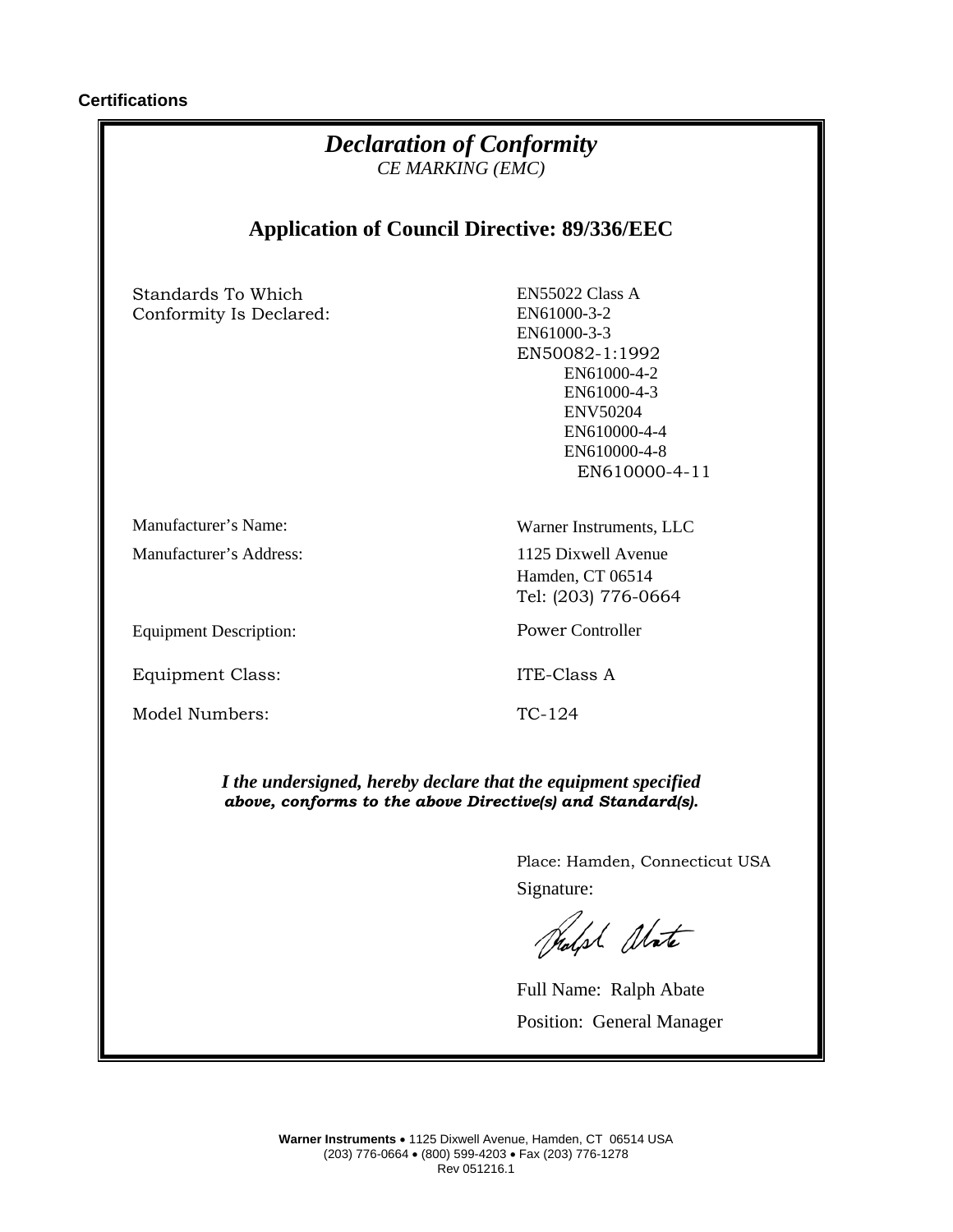| <b>Declaration of Conformity</b><br>CE MARKING (LVD)                                                                         |                                                                                                                     |
|------------------------------------------------------------------------------------------------------------------------------|---------------------------------------------------------------------------------------------------------------------|
| <b>Application of Council Directive: 73/23/EEC</b>                                                                           |                                                                                                                     |
| Standards To Which<br>Conformity Is Declared:                                                                                | EN61010-1:2001                                                                                                      |
| Manufacturer's Name:                                                                                                         | Warner Instruments, LLC                                                                                             |
| Manufacturer's Address:                                                                                                      | 1125 Dixwell Avenue<br>Hamden, CT 06514<br>Tel: (203) 776-0664                                                      |
| <b>Equipment Description:</b>                                                                                                | <b>Power Controller</b><br>Safety requirements for<br>electrical equipment for<br>measurement and laboratory<br>use |
| <b>Equipment Class:</b>                                                                                                      | Class I                                                                                                             |
| Model Numbers:                                                                                                               | TC-124                                                                                                              |
| I the undersigned, hereby declare that the equipment specified<br>above, conforms to the above Directive(s) and Standard(s). |                                                                                                                     |
|                                                                                                                              | Place: Hamden, Connecticut USA                                                                                      |
|                                                                                                                              | Signature:                                                                                                          |
|                                                                                                                              | holph Abate                                                                                                         |

Full Name: Ralph Abate Position: General Manager